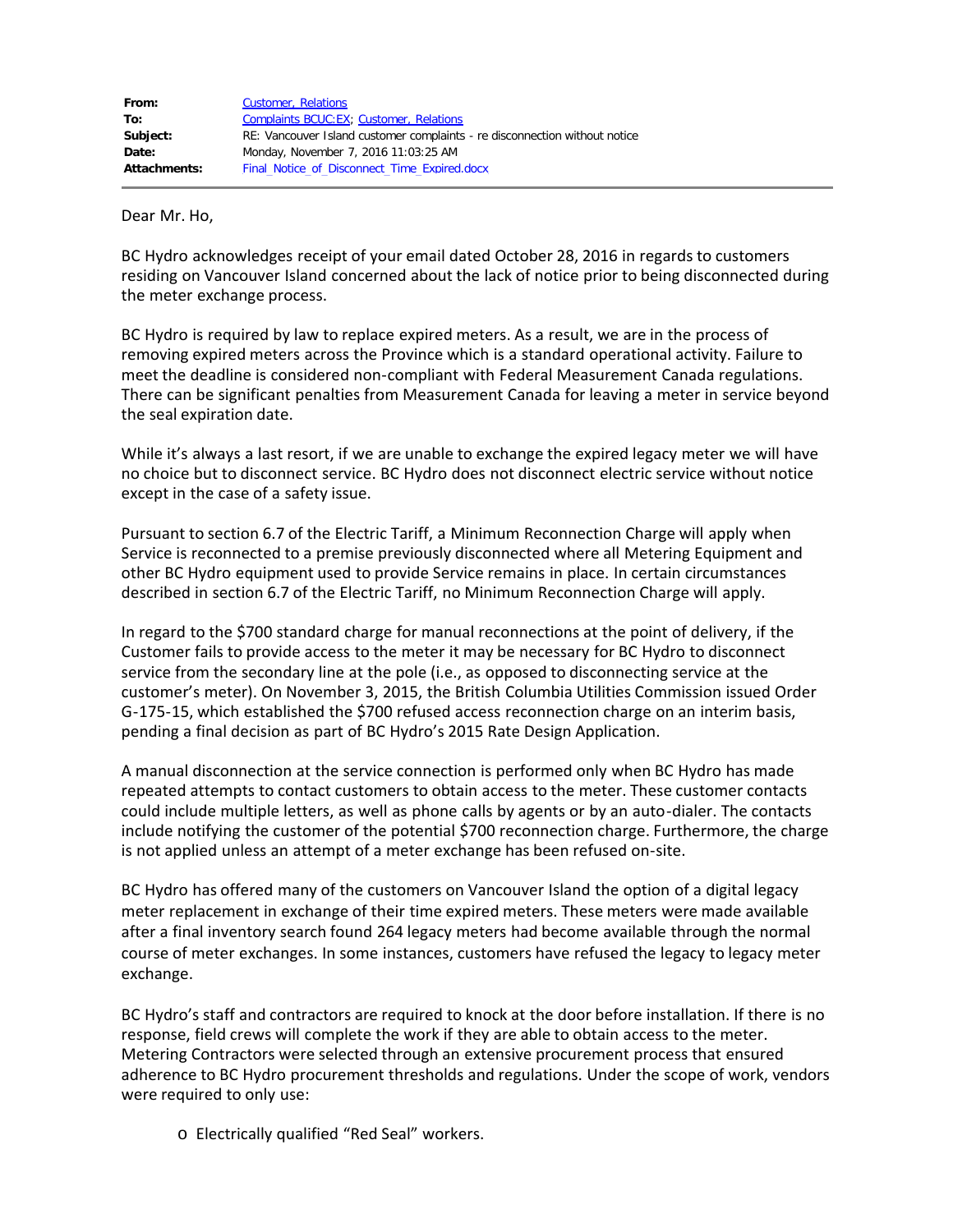- o Workers that have been approved by BC Hydro to work on the BC hydro system
- o Workers who have completed Power System Safety Protection training
- o Workers are required to have criminal background checks
- o Worker must wear Fire Resistant clothing as per BC Hydro Policy
- o Workers must wear a BC Hydro identification badge when communicating with Customers

We have responded to your specific information request for the period October 15, 2016 to October 22, 2016 in order as follows:

**1. The number of meters that were exchanged on Vancouver Island and particularly in Cowichan Valley and Cobble Hill?**

There were 42 meters exchanged on Vancouver Island with one in Cowichan Bay and zero in Cobble Hill.

**2. If meters were exchanged, what were the reason(s) for the exchanges?**

The main purpose for these exchanges was for timed expired and non-functioning meters.

#### 3. **Whether the above customers were provided with any notice prior to a meter exchange and disconnection?**

Customers were notified prior to a meter exchange and disconnection. Customers with time expired meters were informed that they would receive a digital meter for exchange and could be subject to disconnection if they refused access to the meter. Attached is a sample of the Final Notice of Disconnect that was mailed to Customers.

## **4. If notice was provided please confirm the method notice was provided. If no notice was provided, please confirm why notice was not provided?**

Notification was provided to customers through a combination of letters and phone calls. BC Hydro attempts at least 3 letters and 3 phone calls for each account. In some cases, we have attempted to work with customers with time expired meters for several months.

## **5. Whether any complaints were made to BC Hydro regarding disconnections without notice for meter exchanges in this region?**

As discussed on November 3, 2016 BC Hydro has not received any escalated complaints regarding disconnections without notice for meter exchanges in this region.

I trust this information provides a better understanding of BC Hydro's meter exchange requirements, processes and practices in regards to this matter. Please contact me if you have any additional questions.

Sincerely,

Mary Hayles

\_\_\_\_\_\_\_\_\_\_\_\_\_\_\_\_\_\_\_\_\_\_\_\_\_\_\_\_\_\_\_\_\_\_\_\_\_\_\_\_\_\_\_\_\_\_\_\_\_\_\_\_\_\_\_\_

Mary Hayles | Manager Customer Relations, Customer Service Operations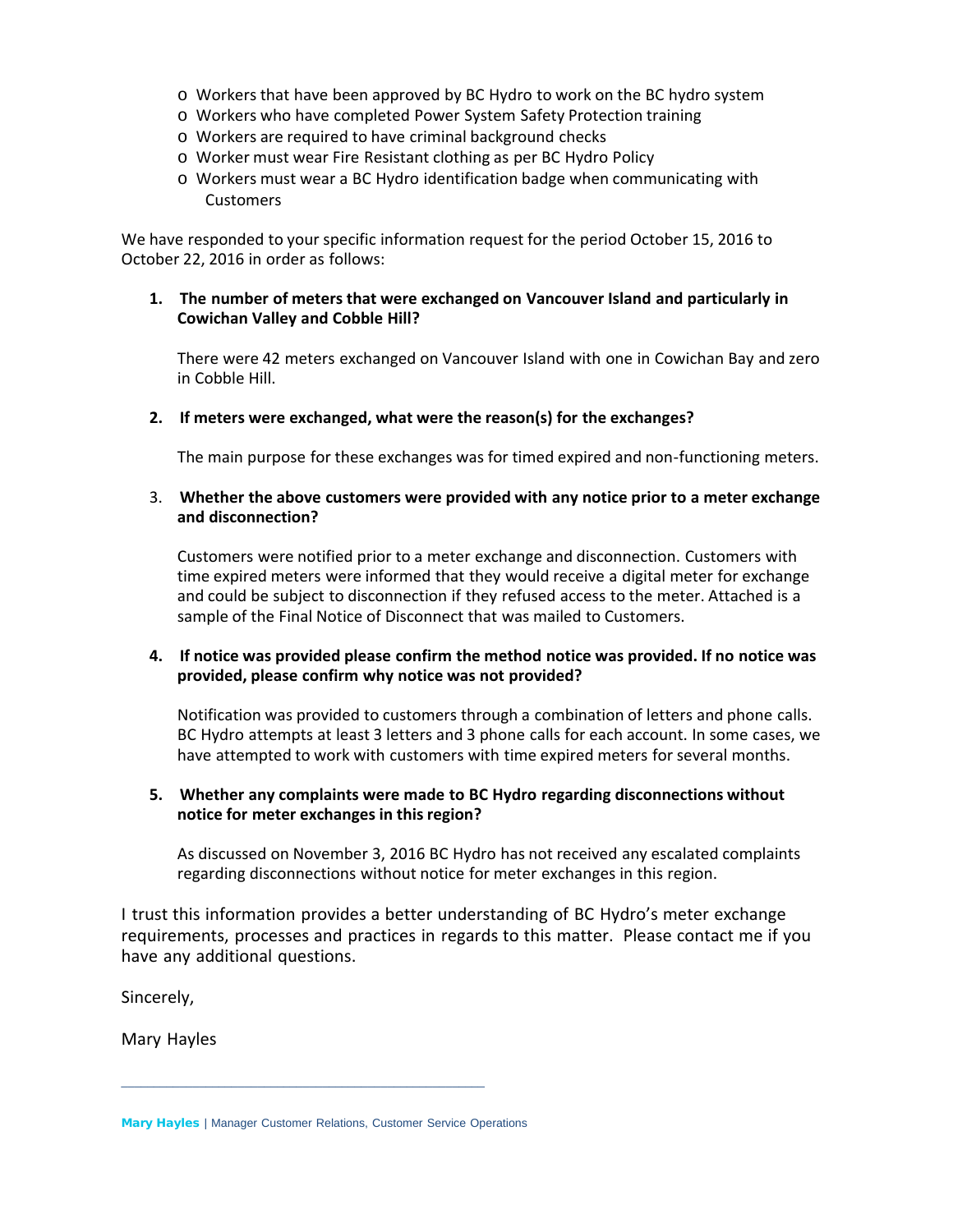#### BC Hydro

333 Dunsmuir St, 4th floor Vancouver, BC V6B 5R3

#### T 604 623 4284

M 604 761 3798

E [mary.hayles@bchydro.com](mailto:mary.hayles@bchydro.com)

bchydro.com

Smart about power in all we do.

**From:** Complaints BCUC:EX [mailto:Complaints@bcuc.com] **Sent:** 2016, October 28 3:16 PM **To:** Customer, Relations **Subject:** Vancouver Island customer complaints - re disconnection without notice

Good Afternoon,

The BC Utilities Commission is in receipt of a number of correspondence from BC Hydro customers residing in Vancouver Island concerning the lack of notice prior to being disconnected during the meter exchange process. The correspondence states the following:

- · customers on Vancouver Island, including those in the areas of Cowichan Valley and Cobble Hill, who had their meters exchanged were disconnected without notice;
- · BC Hydro's staff and/or contractors failed to properly identify themselves to BC Hydro customers prior to commencing work;
- · BC Hydro's staff and/or contractors who performed the meter exchange lacked the civility expected of a BC Hydro representative while interacting with its customers, including specific reference to subcontractor Brian Stevens from A.T. Maintenance Plus; and
- · these incidents began on or about October 15, 2016.

Commission staff request BC Hydro to please review the above incidents and respond to the Commission. Specifically, please provide the following information for the period between October 15, 2016 to October 22, 2016:

- 1. The number of meters that were exchanged on Vancouver Island and particularly in Cowichan Valley and Cobble Hill;
- 2. If meters were exchanged, what were the reason(s) for the exchanges;
- 3. Whether the above customers were provided with any notice prior to a meter exchange and disconnection;
- 4. If notice was provided please confirm the method notice was provided. If no notice was provided, please confirm why notice was not provided; and
- 5. Whether any complaints were made to BC Hydro regarding disconnections without notice for meter exchanges in this region.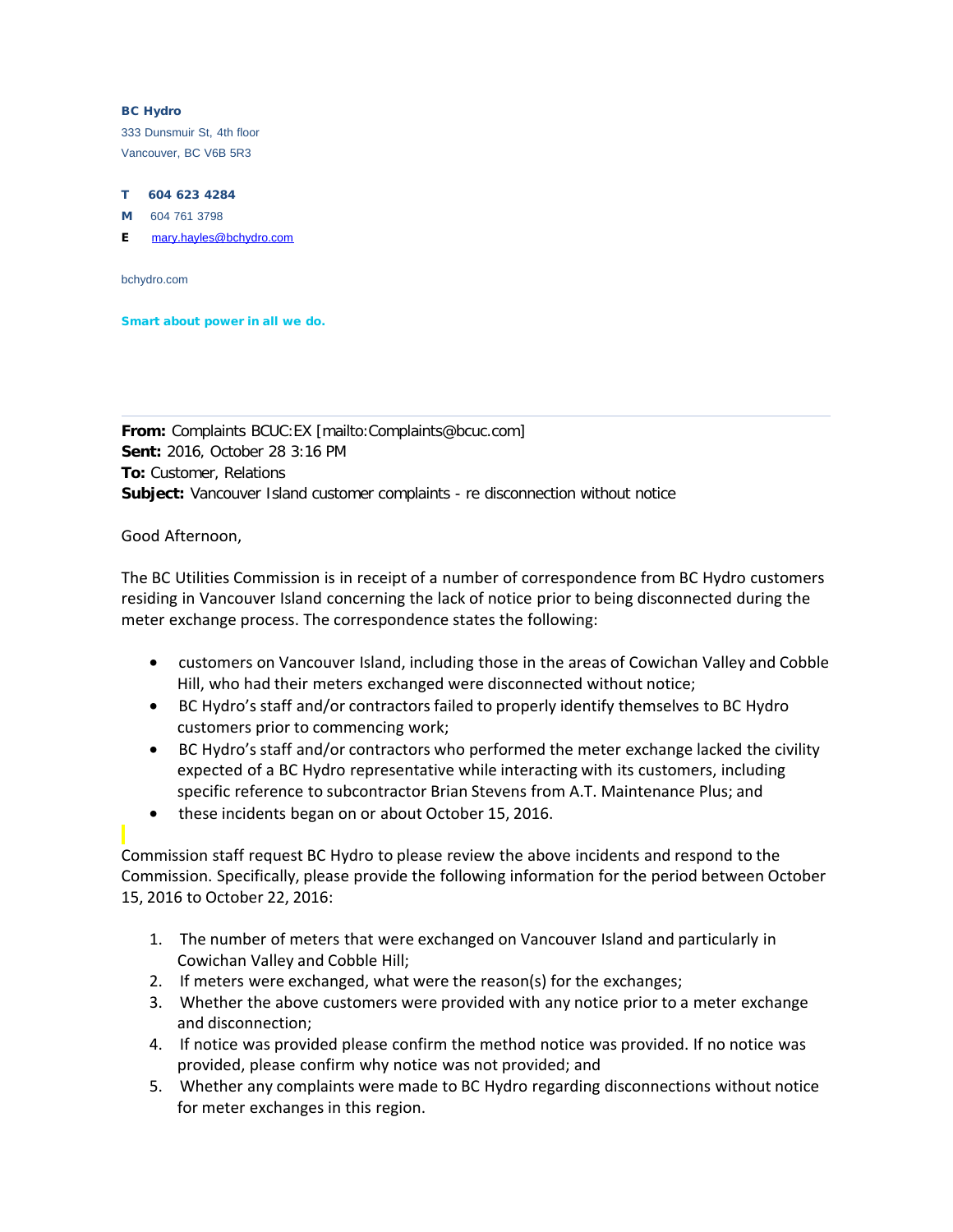#### Thank you,

#### Canon

**Canon Ho, B.Com., J.D. Customer Relations Analyst British Columbia Utilities Commission 6th Floor, 900 Howe Street, Vancouver, BC, V6Z 2N3** Phone: 604.660.4700 | Fax: 604.660.1102 | Toll Free: 1.800.663.1385 Email: **Complaints@bcuc.com** | Web: [www.bcuc.com](http://www.bcuc.com/)

The information being transmitted may contain confidential and/or privileged material and is intended only for the person or organization to which it is addressed. If you receive this e-mail in error, please delete the material from the receiving computer and contact the sender.

This email and its attachments are intended solely for the personal use of the individual or entity named above. Any use of this communication by an unintended recipient is strictly prohibited. If you have received this email in error, any publication, use, reproduction, disclosure or dissemination of its contents is strictly prohibited. Please immediately delete this message and its attachments from your computer and servers. We would also appreciate if you would contact us by a collect call or return email to notify us of this error. Thank you for your cooperation.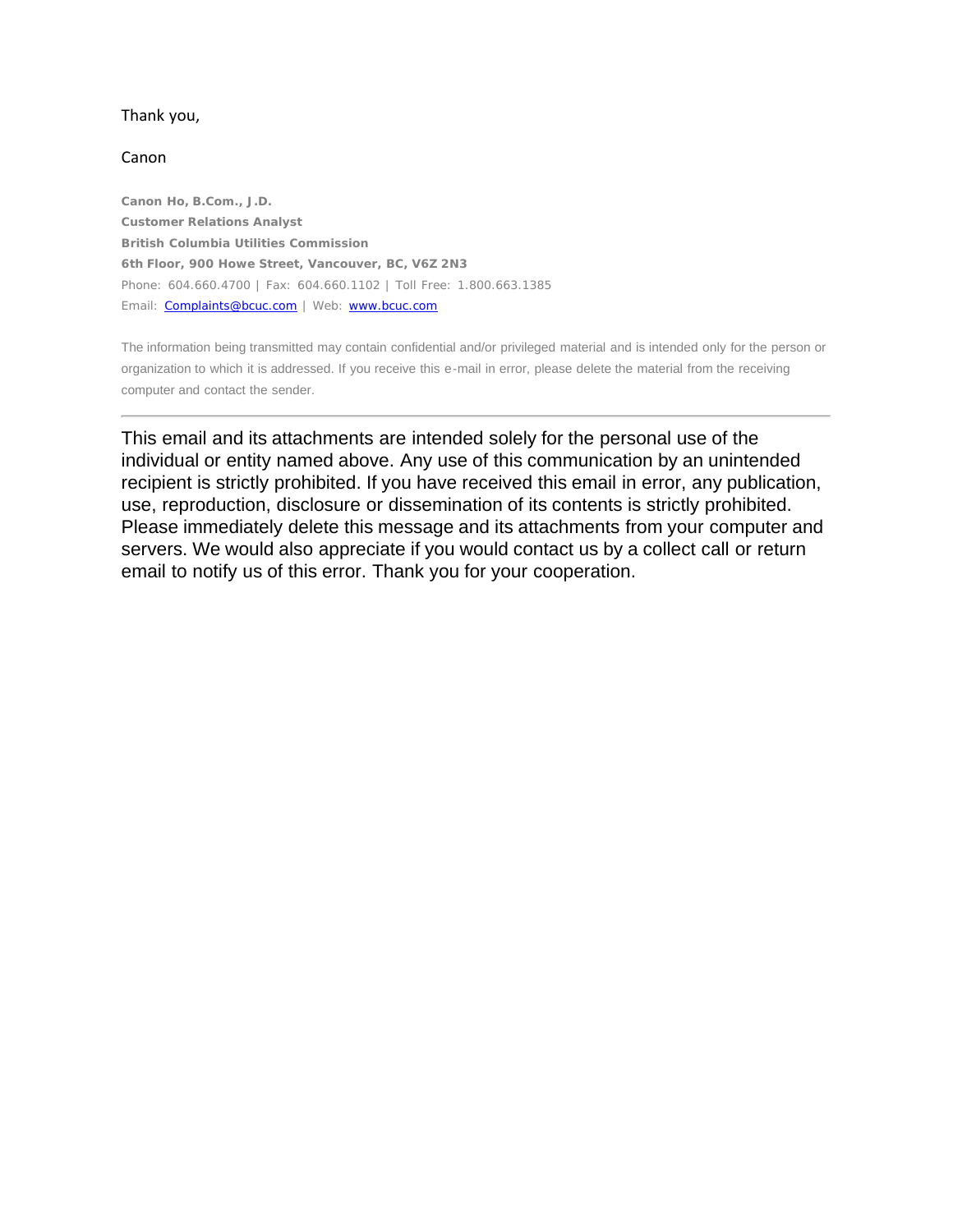# *I* BC Hydro

Power smart

**Date** 

NAME ADDRESS ADDRESS

Dear Customer,

FOR SERVICE AT: ACCOUNT NUMBER:

**We must complete a meter exchange at this address. To avoid service disconnection please contact us at 1 800 409 8199 before [date].** 

## **Why we're exchanging the meter**

To make sure we're billing you correctly, we have to measure your electricity use accurately and ensure we meet the federal accuracy standards set by Measurement Canada.

Every BC Hydro meter has a seal on the back that identifies when the meter must be removed from service according to Measurement Canada standards. The Measurement Canada certification on the meter at your property has expired and must be removed from service.

## **Your choices**

You are currently using a legacy meter. Since, BC Hydro no longer has stock of legacy meters you have the options to switch to standard smart meter for free or you'll default to receive a radio-off meter. The radio transmitter in a radio-off meter has been disabled. It does not send any radio signals and will have to be read in person. You can confirm that you have a radio-off meter by watching the display: radio-off meters cycle through to a screen that shows "RF OPT OUT."

Once a radio-off meter is installed, the monthly legacy meter fee (\$32.40) you've been paying will end, and the radio-off meter fees will start. These fees include:

- a one-time set-up fee of \$22.60, which helps to recover the cost of converting the meter and installing it at your property;
- a monthly operating fee of \$20, which helps to recover the ongoing costs of serving a non-communicating meter and ensuring the smart grid can work as planned around this meter; and
- a one-time exit fee of \$55 if you move or change to a smart meter.